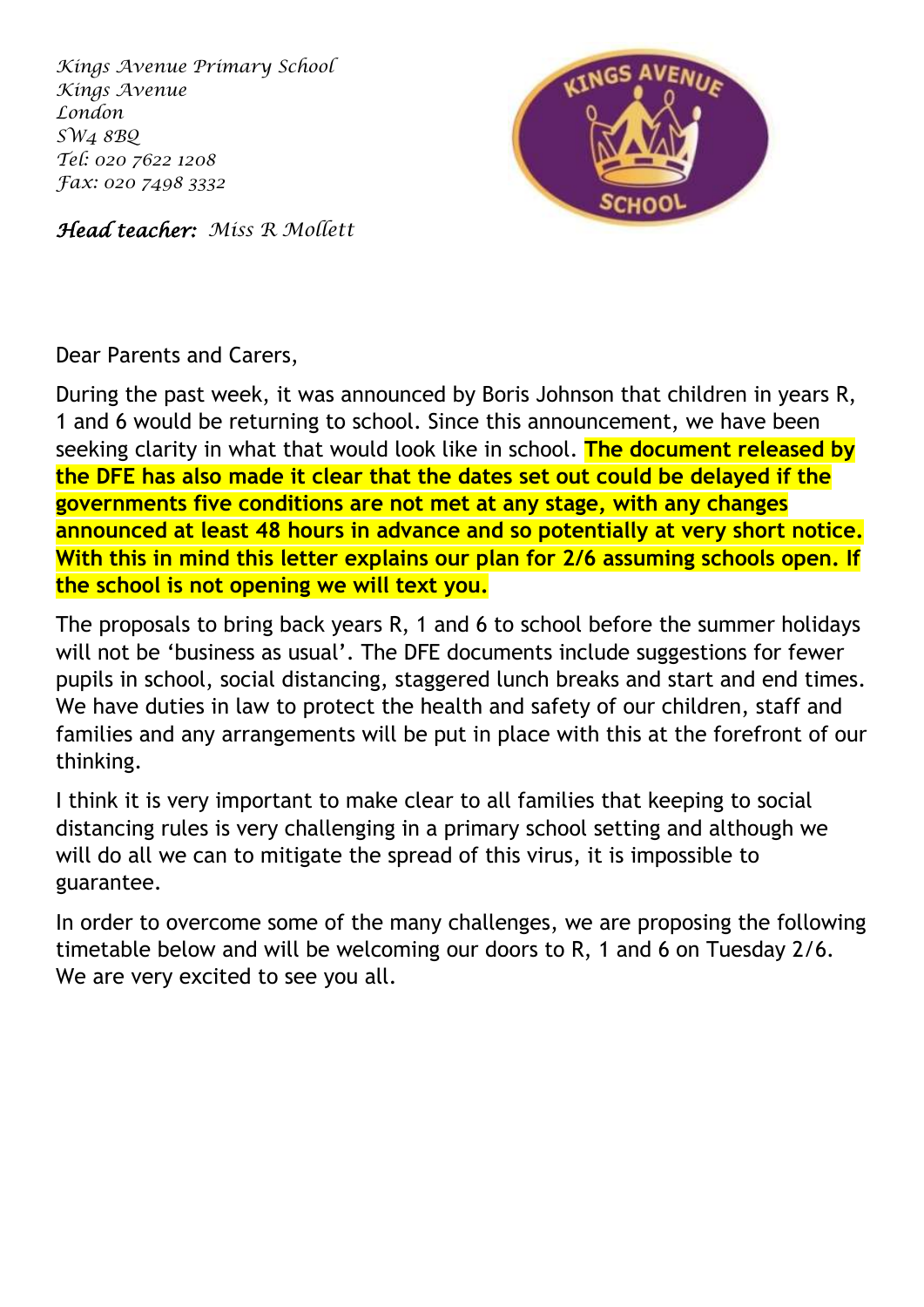|                             | <b>Start of</b><br>day | <b>Session 1</b> | <b>Break</b> | <b>Session 2</b> | Lunch              | <b>Session 3</b> | End of<br>day |
|-----------------------------|------------------------|------------------|--------------|------------------|--------------------|------------------|---------------|
| Year <sub>6</sub>           | 9:30                   |                  | 10:45        |                  | $12:00 -$<br>12:30 |                  | 1:30          |
| Year 1                      | 9:45                   |                  | 11:00        |                  | $12:15 -$<br>12:45 |                  | 1:45          |
| <b>EYFS</b>                 | 10:00                  |                  | 11:15        |                  | $12:30 -$<br>1:00  |                  | 2:00          |
| Vulnerable /<br>key workers | 9:00                   |                  | 10:30        |                  | $12:00 -$<br>12:30 |                  | 3:00          |

School will be open Monday, Tuesday, Thursday and Friday with Wednesday being closed to all pupils for a deep clean. The following measures will be put in place to protect everybody;

- All children will be taught in bubbles of between 10 and 15
- Every child needs a packed lunch. If your child has FSM a packed lunch will be provided
- The staff attached to those bubbles will only work in those bubbles to avoid contamination
- Classrooms have been organised so that they only contain the number of desks and chairs required
- We will try our best to maintain social distancing at all times
- The classrooms will be cleaned everyday regularly with a deep clean every Wednesday
- Parents are not to enter the building. Please phone the school to speak to staff.
- The pavement outside the school gate has been marked 2m apart. Please arrive promptly on time to meet your class teacher at the main gate.
- At collection the parents may come on site; stand on a yellow dash marking and wait for their child to come to them. They must then leave the playground immediately and quickly. R will be collected from the KS1 playground. Y1 and Y6 will be collected from the large ball court on the left as you walk through the gate.
- Please walk in, do not touch anything, stand on a cross and wait for your child.
- Please walk to school if you can.